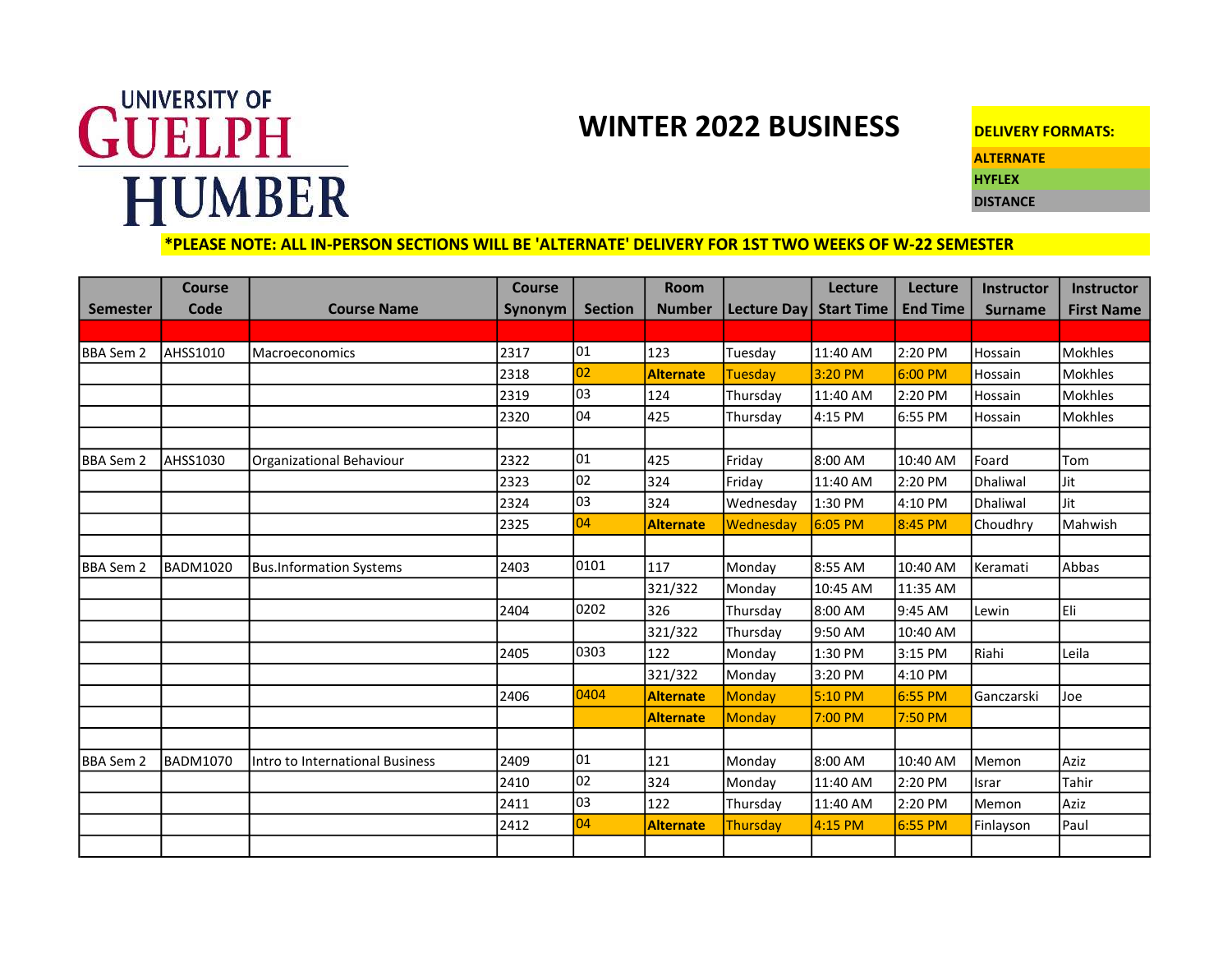| <b>BBA Sem 2</b> | <b>SCMA1000</b> | <b>Business Statistics</b>           | 2769 | 01              | Alternate        | Tuesday         | 8:00 AM   | 10:40 AM  | Foard               | Thomas    |
|------------------|-----------------|--------------------------------------|------|-----------------|------------------|-----------------|-----------|-----------|---------------------|-----------|
|                  |                 |                                      | 2770 | $\overline{02}$ | 124              | Tuesday         | 12:35 PM  | 3:15 PM   | Foard               | Thomas    |
|                  |                 |                                      | 2771 | 03              | 426              | Wednesday       | 1:30 PM   | 4:10 PM   | Balthazard          | Claude    |
|                  |                 |                                      | 2772 | 04              | 326              | Wednesday       | 8:55 AM   | 11:35 AM  | Foard               | Thomas    |
|                  |                 |                                      |      |                 |                  |                 |           |           |                     |           |
| BBA Sem 2        | <b>BADM1050</b> | Introduction to Financial Accounting | 2407 | 01              | 122              | Thursday        | 8:00 AM   | 10:40 AM  | Currie              | John      |
|                  |                 |                                      |      |                 |                  |                 |           |           |                     |           |
| <b>BBA Sem 2</b> | <b>BADM1060</b> | <b>Accounting II</b>                 | 2408 | 01              | 424              | Wednesday       | 8:00 AM   | 10:40 AM  | Murison             | Robert    |
|                  |                 |                                      |      |                 |                  |                 |           |           |                     |           |
| BBA Sem 4        | <b>BADM2030</b> | <b>Advertising in Business</b>       | 2413 | 01              | 324              | Wednesday       | 8:00 AM   | 10:40 AM  | Finlayson           | Paul      |
|                  |                 |                                      | 2414 | 02              | 326              | Wednesday       | 11:40 AM  | 2:20 PM   | Finlayson           | Paul      |
|                  |                 |                                      | 2415 | 03              | 121              | Friday          | 1:30 PM   | 4:10 PM   | Lutchmansing Farrah |           |
|                  |                 |                                      | 2416 | 04              | 412              | Tuesday         | 6:05 PM   | 8:45 PM   | Hume                | Scott     |
|                  |                 |                                      | 2417 | 05              | <b>Alternate</b> | <b>Tuesday</b>  | 8:00 AM   | 10:40 AM  | McKaig              | Tom       |
|                  |                 |                                      |      |                 |                  |                 |           |           |                     |           |
| BBA Sem 4        | <b>BADM2050</b> | Ethics & Values in Business          | 2419 | 01              | 324              | Thursday        | 8:00 AM   | 10:40 AM  | Klages              | Gregory   |
|                  |                 |                                      | 2420 | $ 02\rangle$    | 126              | Thursday        | 11:40 AM  | 2:20 PM   | Klages              | Gregory   |
|                  |                 |                                      | 2421 | 03              | 126              | Monday          | 8:00 AM   | 10:40 AM  | Evans               | Natalie   |
|                  |                 |                                      | 2422 | 04              | <b>Alternate</b> | Monday          | 11:40 AM  | 2:20 PM   | Deklerk             | Richard   |
|                  |                 |                                      | 2423 | 05              | <b>Alternate</b> | Wednesday       | 6:05 PM   | 8:45 PM   | Klages              | Gregory   |
|                  |                 |                                      |      |                 |                  |                 |           |           |                     |           |
| <b>BBA Sem 4</b> | <b>BADM2060</b> | <b>Business Logistics</b>            | 2424 | 01              | 326              | Tuesday         | 12:35 PM  | 3:15 PM   | Lewin               | Eli       |
|                  |                 |                                      | 2425 | 02              | 124              | Tuesday         | 3:20 PM   | 6:00 PM   | Lewin               | Eli:      |
|                  |                 |                                      | 2426 | 03              | 326              | Monday          | 8:00 AM   | 10:40 AM  | Gheriafi            | Sami      |
|                  |                 |                                      | 2427 | 04              | 411              | Monday          | 11:40 AM  | 2:20 PM   | Lewin               | Eli       |
|                  |                 |                                      | 2428 | 05              | <b>Alternate</b> | Wednesday       | 2:25 PM   | 5:05 PM   | Viflanzoff          | Kevin     |
|                  |                 |                                      |      |                 |                  |                 |           |           |                     |           |
| <b>BBA Sem 4</b> | <b>BADM3000</b> | Finance                              | 2429 | 01              | 324              | Thursday        | 2:25 PM   | 5:05 PM   | Shamim              | Farkhanda |
|                  |                 |                                      | 2430 | 02              | 123              | Tuesday         | 3:20 PM   | 6:00 PM   | Chance              | Andrea    |
|                  |                 |                                      | 2431 | 03              | <b>Alternate</b> | Friday          | $2:25$ PM | 5:05 PM   | Talebi              | Alireza   |
|                  |                 |                                      | 2432 | 04              | <b>Alternate</b> | Friday          | 10:45 AM  | 1:25 PM   | Talebi              | Alireza   |
|                  |                 |                                      | 2433 | 05              | 419              | Thursday        | 6:05 PM   | 8:45 PM   | <b>Birkett</b>      | David     |
|                  |                 |                                      |      |                 |                  |                 |           |           |                     |           |
| <b>BBA Sem 4</b> | <b>BADM3120</b> | Intermediate Accounting I            | 2437 | 0101            | 126              | Wednesday       | 6:05 PM   | 8:45 PM   | Sahota              | Alisha    |
|                  |                 |                                      |      |                 | <b>Alternate</b> | <b>Thursday</b> | 5:10 PM   | $6:55$ PM |                     |           |
|                  |                 |                                      | 2438 | 0202            | 419              | Monday          | 6:05 PM   | 8:45 PM   | McCurbin            | Jaylen    |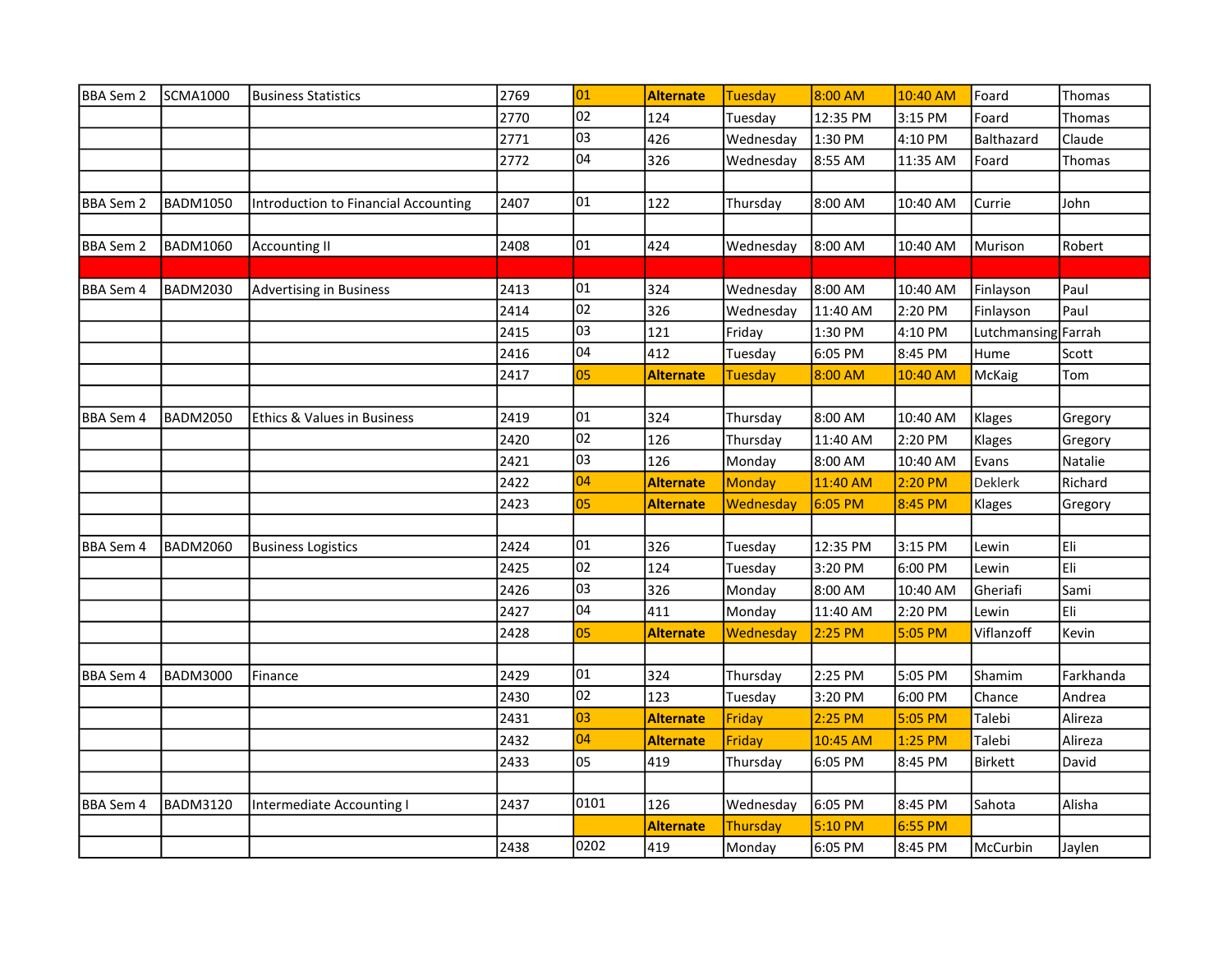|           |                 |                                      |      |      | Alternate        | <b>Tuesday</b>  | 1:30 PM  | 3:15 PM  |           |               |
|-----------|-----------------|--------------------------------------|------|------|------------------|-----------------|----------|----------|-----------|---------------|
|           |                 |                                      |      |      |                  |                 |          |          |           |               |
| BBA Sem 6 | <b>BADM2040</b> | <b>Customer Service</b>              | 2418 | 01   | 121              | Monday          | 10:45 AM | 1:25 PM  | McLay     | Tyler         |
|           |                 |                                      |      |      |                  |                 |          |          |           |               |
| BBA Sem 6 | <b>BADM3090</b> | Money, Banking & Finance             | 2435 | 01   | 426              | Monday          | 8:00 AM  | 10:40 AM | Ahmed     | <b>Bashir</b> |
|           |                 |                                      |      |      |                  |                 |          |          |           |               |
| BBA Sem 6 | <b>BADM3140</b> | <b>International Trade</b>           | 2439 | 01   | 124              | Monday          | 5:10 PM  | 7:50 PM  | Janthur   | Charles       |
|           |                 |                                      |      |      |                  |                 |          |          |           |               |
| BBA Sem 6 | <b>BADM3200</b> | <b>Business &amp; Government</b>     | 2440 | 01   | <b>Alternate</b> | <b>Tuesday</b>  | 8:00 AM  | 10:40 AM | Bannerman | Gordon        |
|           |                 |                                      |      |      |                  |                 |          |          |           |               |
| BBA Sem 6 | <b>BADM4120</b> | <b>Business Consulting</b>           | 2453 | 01   | <b>Alternate</b> | Wednesday       | 11:40 AM | 2:20 PM  | Manjuris  | Mike          |
|           |                 |                                      |      |      |                  |                 |          |          |           |               |
| BBA Sem 6 | <b>BADM4140</b> | Event Management I                   | 2454 | 01   | <b>Alternate</b> | Thursday        | 8:55 AM  | 11:35 AM | Memisevic | Aida          |
|           |                 |                                      |      |      |                  |                 |          |          |           |               |
| BBA Sem 6 | <b>BADM4160</b> | <b>Event Management II</b>           | 2455 | 01   | <b>Alternate</b> | Thursday        | 2:25 PM  | 6:00 PM  | Memisevic | Aida          |
|           |                 |                                      |      |      |                  |                 |          |          |           |               |
| BBA Sem 6 | <b>BADM4210</b> | <b>Advanced Financial Accounting</b> | 2457 | 01   | 321              | Thursday        | 12:35 PM | 3:15 PM  | Tam       | Michael       |
|           |                 |                                      | 2458 | 02   | 322              | Thursday        | 4:15 PM  | 6:55 PM  | Tam       | Michael       |
|           |                 |                                      |      |      |                  |                 |          |          |           |               |
| BBA Sem 6 | <b>BADM4230</b> | Taxation II                          | 2459 | 0101 | <b>Alternate</b> | Friday          | 9:50 AM  | 12:30 PM | Sadovsky  | Marina        |
|           |                 |                                      |      |      | <b>Alternate</b> | Friday          | 12:35 PM | 1:25 PM  |           |               |
|           |                 |                                      | 2460 | 0202 | <b>Alternate</b> | Friday          | 1:30 PM  | 4:10 PM  | Sadovsky  | Marina        |
|           |                 |                                      |      |      | <b>Alternate</b> | Friday          | 4:15 PM  | 5:05 PM  |           |               |
|           |                 |                                      |      |      |                  |                 |          |          |           |               |
| BBA Sem 6 | <b>BADM4240</b> | Auditing I                           | 2461 | 01   | 322              | Wednesday       | 8:00 AM  | 10:40 AM | Tam       | Michael       |
|           |                 |                                      | 2462 | 02   | 202              | Wednesday       | 11:40 AM | 2:20 PM  | Tam       | Michael       |
|           |                 |                                      |      |      |                  |                 |          |          |           |               |
| BBA Sem 6 | <b>BADM4360</b> | Negotiation in Business              | 2471 | 01   | <b>Alternate</b> | <b>Monday</b>   | 11:40 AM | 2:20 PM  | Lambe     | Hugh          |
|           |                 |                                      | 2472 | 02   | <b>Alternate</b> | <b>Monday</b>   | 3:20 PM  | 6:00 PM  | Lambe     | Hugh          |
|           |                 |                                      | 2473 | 03   | <b>Alternate</b> | <b>Thursday</b> | 8:00 AM  | 10:40 AM | Higginson | Jim           |
|           |                 |                                      | 2474 | 04   | 420              | Thursday        | 11:40 AM | 2:20 PM  | Zysman    | Hailey        |
|           |                 |                                      |      |      |                  |                 |          |          |           |               |
| BBA Sem 6 | <b>BADM3270</b> | <b>Real Estate Finance</b>           | 2442 | 01   | 325              | Wednesday       | 8:00 AM  | 10:40 AM | Puri      | Mark          |
|           |                 |                                      |      |      |                  |                 |          |          |           |               |
| BBA Sem 6 | <b>BADM3500</b> | <b>Business Practicum</b>            | 2447 | 01   | <b>Alternate</b> | <b>Tuesday</b>  | 4:15 PM  | 5:05 PM  | McKaig    | Tom           |
|           |                 |                                      |      |      |                  |                 |          |          |           |               |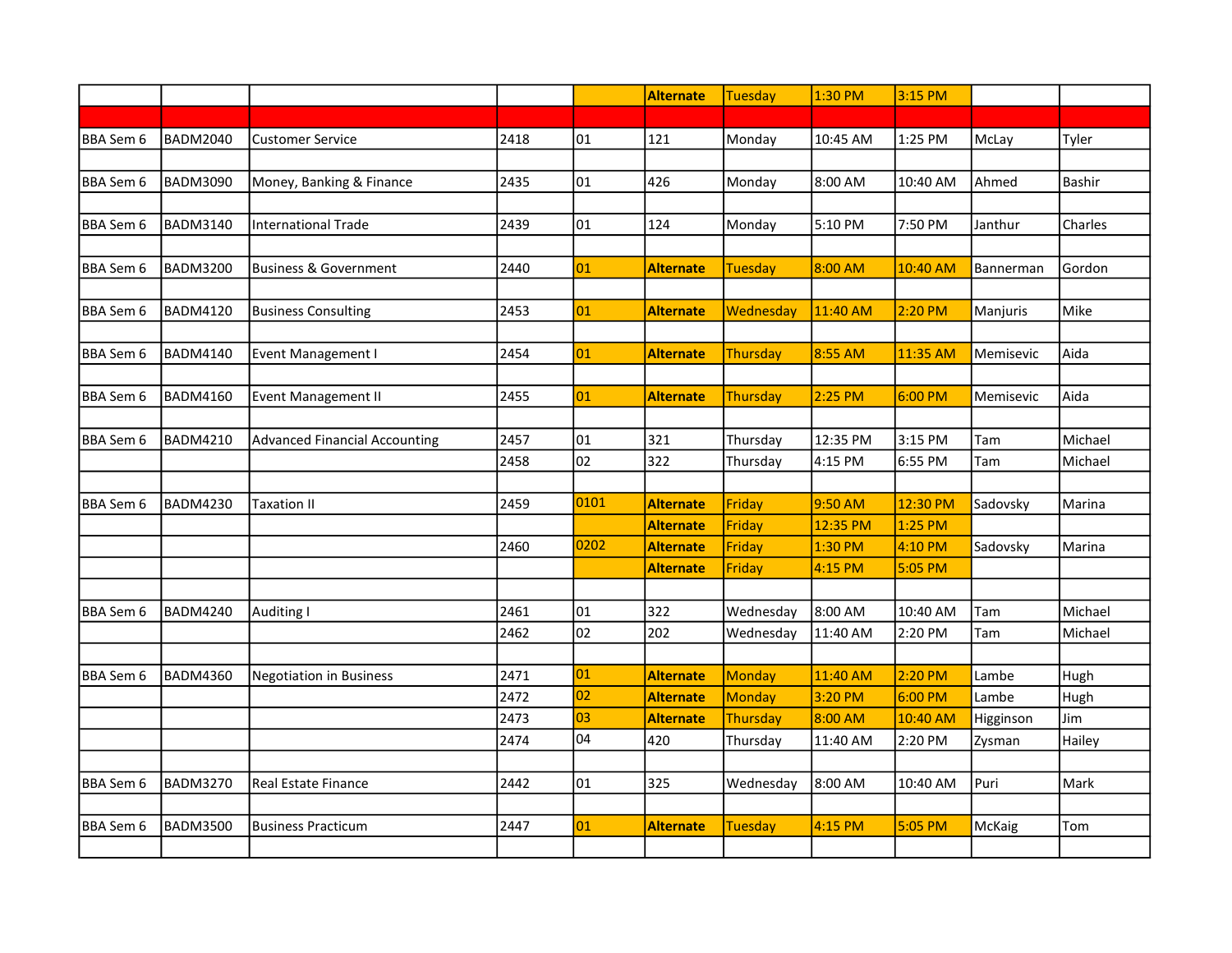| BBA Sem 6        | <b>BADM4370</b> | History of Business                   | 2475 | 01   | <b>Alternate</b> | Tuesday        | 11:40 AM  | 2:20 PM  | Bannerman | Gordon    |
|------------------|-----------------|---------------------------------------|------|------|------------------|----------------|-----------|----------|-----------|-----------|
|                  |                 |                                       |      |      |                  |                |           |          |           |           |
| BBA Sem 6        | <b>BADM3100</b> | Applied Case Study in Business Mgmt   | 2436 | 01   | 304              | Thursday       | 9:50 AM   | 12:30 PM | Zysman    | Hailey    |
|                  |                 |                                       |      |      |                  |                |           |          |           |           |
| BBA Sem 6        | <b>BADM3330</b> | Labour Relations                      | 2443 | 01   | 125              | Friday         | 8:55 AM   | 11:35 AM | Dhaliwal  | Jit       |
|                  |                 |                                       |      |      |                  |                |           |          |           |           |
| BBA Sem 6        | <b>BADM3340</b> | Occupational Health & Safety          | 2444 | 01   | 412              | Monday         | 6:05 PM   | 8:45 PM  | Erdelyi   | Rachel    |
|                  |                 |                                       |      |      |                  |                |           |          |           |           |
| BBA Sem 6        | <b>BADM3350</b> | Recruitment & Selection               | 2445 | 01   | 325              | Friday         | 12:35 PM  | 3:15 PM  | Shamim    | Farkhanda |
|                  |                 |                                       |      |      |                  |                |           |          |           |           |
| BBA Sem 6        | <b>BADM3360</b> | Training & Development                | 2446 | 01   | 411              | Tuesday        | 5:10 PM   | 7:50 PM  | Dhaliwal  | Jit       |
|                  |                 |                                       |      |      |                  |                |           |          |           |           |
| BBA Sem 6        | <b>AHSS1350</b> | <b>Intercultural Communication</b>    | 2355 | DE01 | <b>ONLINE</b>    | Distance       |           |          | TBA       |           |
|                  |                 |                                       |      |      |                  |                |           |          |           |           |
| <b>BBA Sem 8</b> | <b>BADM3030</b> | <b>Direct Marketing</b>               | 2434 | 01   | <b>Alternate</b> | Wednesday      | 5:10 PM   | 7:50 PM  | Higginson | Jim       |
|                  |                 |                                       |      |      |                  |                |           |          |           |           |
| BBA Sem 8        | <b>BADM3240</b> | Social Media Marketing                | 2441 | 01   | 418              | Thursday       | 10:45 AM  | 1:25 PM  | Finlayson | Paul      |
|                  |                 |                                       |      |      |                  |                |           |          |           |           |
| <b>BBA Sem 8</b> | <b>BADM4050</b> | Marketing Research Project            | 2448 | 01   | 325              | Thursday       | 5:10 PM   | 7:50 PM  | O'Leary   | Jeffrey   |
|                  |                 |                                       |      |      |                  |                |           |          |           |           |
| <b>BBA</b> Sem 8 | <b>BADM4080</b> | Insurance & Risk Management           | 2449 | 01   | 425              | Thursday       | 10:45 AM  | 1:25 PM  | White     | Bill      |
|                  |                 |                                       |      |      |                  |                |           |          |           |           |
| <b>BBA Sem 8</b> | <b>BADM4090</b> | Portfolio Management                  | 2450 | 01   | <b>Alternate</b> | Wednesday      | 12:35 PM  | 3:15 PM  | Talebi    | Alireza   |
|                  |                 |                                       |      |      |                  |                |           |          |           |           |
| <b>BBA Sem 8</b> | <b>BADM4110</b> | Planning A Small Business             | 2451 | 01   | 424              | Monday         | 12:35 PM  | 3:15 PM  | Memon     | Aziz      |
|                  |                 |                                       | 2452 | 02   | 303              | Monday         | 4:15 PM   | 6:55 PM  | Memon     | Aziz      |
|                  |                 |                                       |      |      |                  |                |           |          |           |           |
| <b>BBA Sem 8</b> | <b>BADM4190</b> | Europe Regional                       | 2456 | 01   | <b>Alternate</b> | Tuesday        | $6:05$ PM | 8:45 PM  | McKaig    | Tom       |
|                  |                 |                                       |      |      |                  |                |           |          |           |           |
| <b>BBA Sem 8</b> | <b>BADM4280</b> | <b>Advanced Managerial Accounting</b> | 2463 | 01   | <b>Alternate</b> | Wednesday      | 8:55 AM   | 11:35 AM | Talebi    | Alireza   |
|                  |                 |                                       |      |      |                  |                |           |          |           |           |
| BBA Sem 8        | <b>BADM4340</b> | Leadership                            | 2467 | 01   | 123              | Monday         | 8:55 AM   | 11:35 AM | McKaig    | Tom       |
|                  |                 |                                       | 2468 | 02   | 123              | Monday         | 12:35 PM  | 3:15 PM  | McKaig    | Tom       |
|                  |                 |                                       | 2469 | 03   | 123              | Tuesday        | 8:55 AM   | 11:35 AM | White     | Bill      |
|                  |                 |                                       | 2470 | 04   | <b>Alternate</b> | <b>Tuesday</b> | 2:25 PM   | 5:05 PM  | White     | Bill      |
|                  |                 |                                       |      |      |                  |                |           |          |           |           |